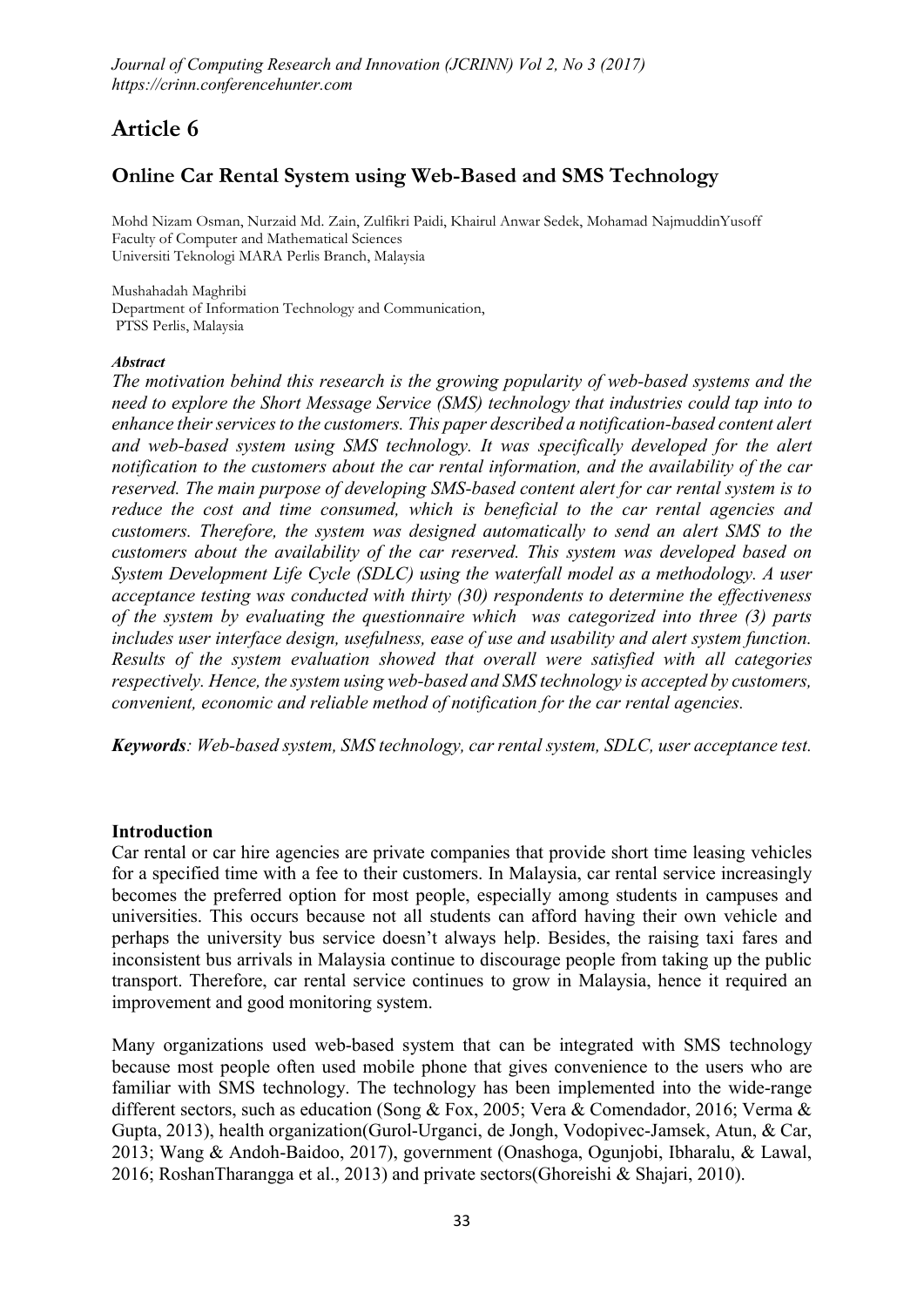Many revolutionaries have changed from manual to the online system, especially in the workflow and type of resources that are stored in the car rental services. The changed from the traditional car rental system to the digital system is predictable. Besides, at the end of 2006, total of car rental companies has more than six thousand around the world and in the year 2013, statistics showed that almost 2 million cars were rent in United States (Yang, Jin, & Hao, 2009).Currently renting services are given based on manual work, which includes a lot of time and resources required is also increased because each process requires different resources. Besides, the user will have to go manually at the centre or must first contact the car rental company for the desire vehicle. Therefore, the online car rental system integrated with SMS notification was provided and supported the customer for the reservation, assist management in knowing rental car inventory at a specified time and notify the customers about the availability of the car reserved, which support the satisfactory service to customer and support the company's operational processes.

The earlier studies shown that Management Information System (MIS) could be used to manage car rental, expected to accelerate the processes and services to customers (Busse et al., 2017; Li, 2013; Qurratul, 2012). Meanwhile, the used of the web-based system become a popular trend due to the services can be accessed remotely by using web browser and can be accessible from anywhere in the world. Besides, a mobile phone is an essential medium to communicate, interact or device to gain knowledge (Asmara & Aziz, 2011). Nowadays, SMS technology can be implemented with the web-based system in the more convenient way. SMS text message is also possible to be send from computer to recipients by using GSM modem and SMS gateway as a transmitting device.

With the growing popularity of mobile phones and SMS, the technology should be seriously considered because most people have high usage of mobile technologies. It becomes a need of the generation as it makes the work faster and hazel free. The challenge will be to determine the nature of services that the car rental agencies should deliver via SMS and to come up with solutions to their various challenge mobile phone technologies currently present to ensure satisfactory services to its customer. Furthermore, many car rental agencies are still using traditional methods by manually notifying the customer using phone calling. Hence, it considered time-consuming and the worst case, the information is not delivered to the customer at the right time. Most of the car rental agencies have no automation system to notify the customer to return the car and take the reservation of the car when it is available. Therefore, taking this into consideration, the service at the car rental agencies is enhanced through the development of the web-based system integrated with SMS notification for making it simple for the customers.

#### **Methodology**

The web-based car rental system integrated with SMS technology has a very user-friendly interface. By using this system, employees can manage bookings, payment, vehicle issues and SMS notification to the customers within a few clicks only. The new data can be added or an existed data can be edited or deleted too by administrators. Thus, there is no delay in the availability of any information, whether needed, can be captured very quickly and easily. For security purposes, all customers need to create a new account before logging in or he/she can log into the system with his/her created account before they can make a reservation for a car. Then, the customer will be notified the availability of the car reserved through SMS. This system becomes very helpful for employees, administrator and customers. Figure 1 shows the car rental system architecture for the proposed system.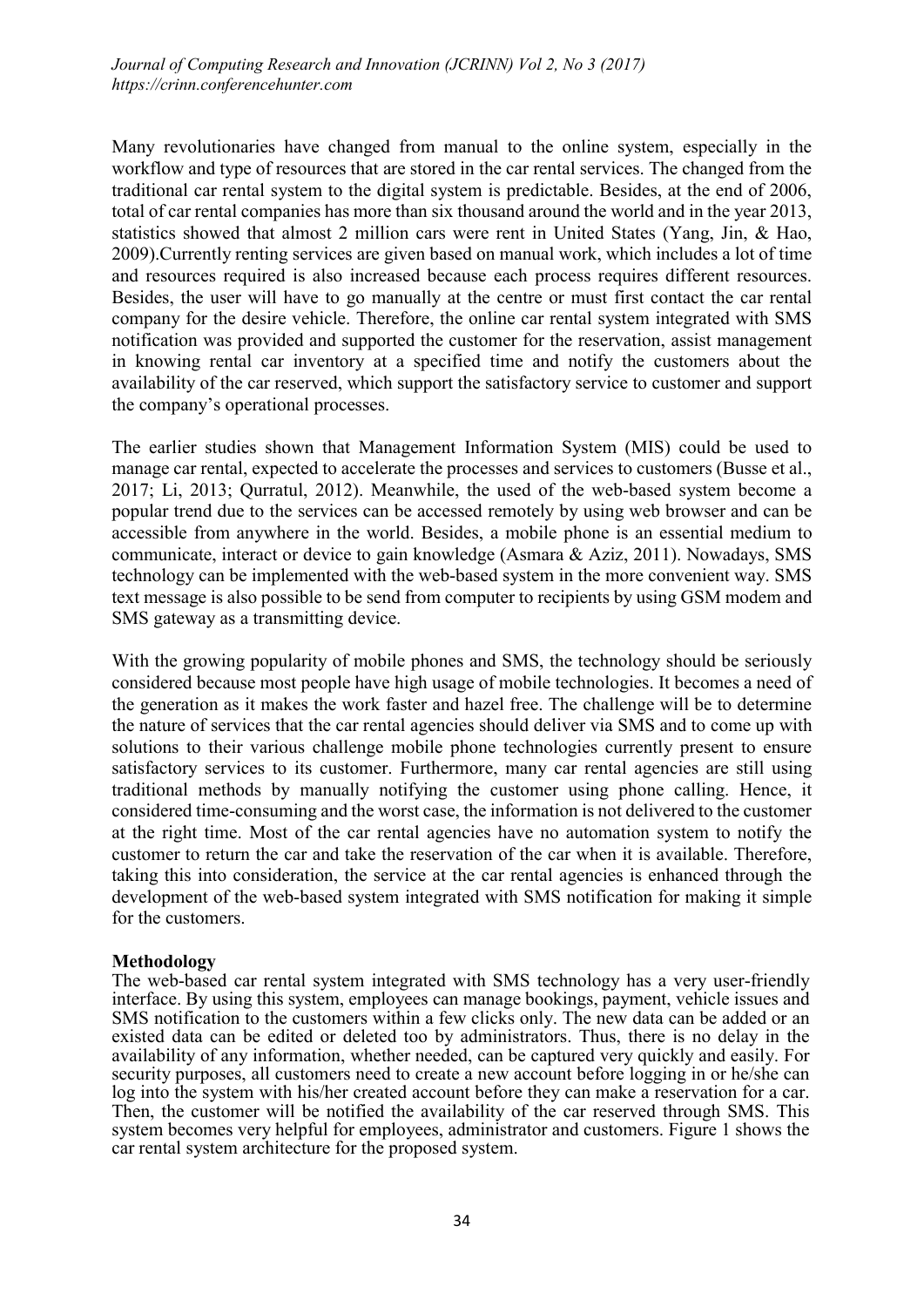

Figure 1: Car Rental System Architecture

The Software Development Life Cycle (SDLC) was used to develop the web-based system and SMS notification. SDLC is a framework that describes all activities and processes in a software development project. The process is associated with the waterfall model which consisted of five phases such as planning, analysis, design, development, and evaluation.

*i. Planning*.

In this phase, all information, data and problems about the project were gathered by read articles, journal, and thesis from previous research. From the information gathered, all the requirements and opportunities were recognized. The aims to find the core problems and constraints occur on the current car rental system and to formulate goals of analysis construction, and system development that focuses on online car rental system and SMS technology.

*ii. Analysis.* 

Analysed the current car rental system management workflow, looked for problems occurs in the current car rental system, car rental procedures and car rental data processing. Besides, the activities included were the identification of the hardware and software requirement in the development system, scope of project, schedule of activities such as Gantt chart and the total budget.

*iii. Design.* 

In this phase, the researcher designed the requirement needed in system development. Included were the system components, system architecture, contextual diagram, data flow diagram, entity relationship diagram, user interface design and system flowchart.

*iv. Development* 

Layouts of interfaces for the web-based development were created using HTML and PHP coding through Adobe Dreamweaver CS6 and notepad++. PHP language is used to execute the system and MySQL is used for the database, while Apache runs as a web server software using Xampp package. Then, SMS Gateway script by iSMS was embedded in the web-based to make the system able to send the message to the customer's mobile phone.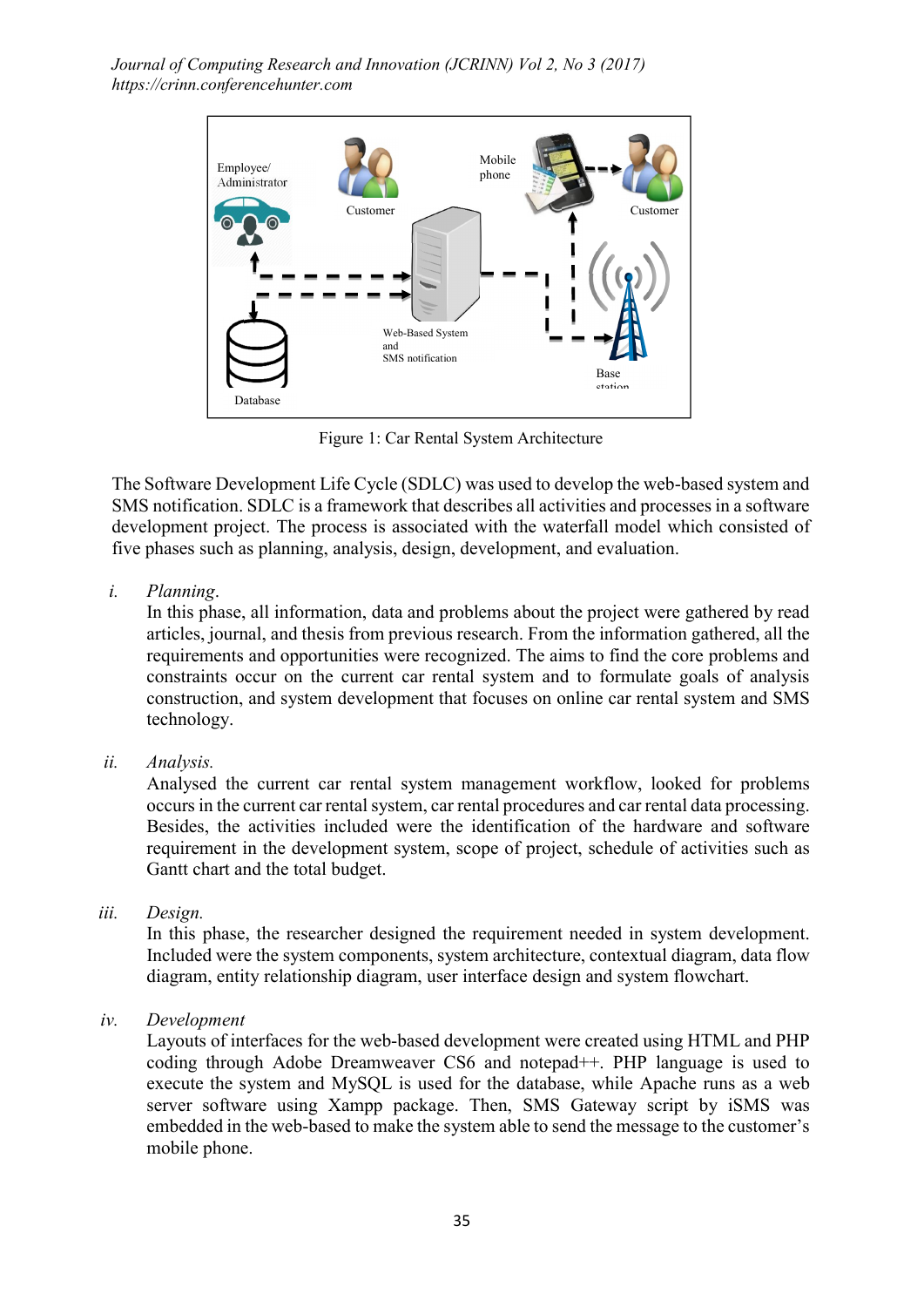*v. Evaluation* 

Debugging and testing of the program for fixing bugs or errors of the design were also done in this phase. Free from error is a necessary testing to find errors that may occur as in the language error, logic errors and error analysis program. Then, the system was evaluated to determine the system performance and to ensure all requirements accomplished. User acceptance testing was done by testing the system on users to ensure that users can perform the tasks respectively.

In the development SMS system notification, the researcher was used SMS gateways and mobile phone, which are connected to the web-based system. The SMS gateways served as the gateway to connect with the mobile phone users and the system for sending the alert message automatically to the customers about the availability and the status of the customers' car reservation. The mobile phone was used for receiving the text messages and alert messages about the booking status from the system.

The system was tested and conducted to the targeted respondents. For this study, the targeted respondents were university students around Perlis. In order to evaluate the effectiveness of the system, user acceptance testing was conducted. A quantitative approach was taken, and a survey questionnaire was the data collection instrument for this study. A total of thirty (30) survey questionnaires were distributed and received for the analysis. The questionnaire consisted of three (3) parts. The first part was comprised of user interface design. The second part of the questionnaire investigates the usefulness, ease of use and usability, whereas the third part, evaluate the SMS alert function. The data were analysed using arithmetic mean technique based on the ranking score value.

## Research Results

To evaluate the user acceptance testing on the Web-based and SMS System, the study was tested to thirty (30) respondents. The study has successfully done to evaluate the effectiveness of the system which contains seventeen (17) questions overall and categorized into three (3) parts respectively. The score value with scale one (1) to five (5) was given for every type of criteria identified. Every scale represents from strongly disagree(1), disagree(2), average(3), agree(4) and strongly agree(5).

| No.                                   | <b>Criteria</b>                                      |  |              |                |                  |    |      |  |  |
|---------------------------------------|------------------------------------------------------|--|--------------|----------------|------------------|----|------|--|--|
|                                       |                                                      |  | $\mathbf{2}$ | 3              | $\boldsymbol{4}$ | 5  | Mean |  |  |
| User interface design                 |                                                      |  |              |                |                  |    |      |  |  |
|                                       | The characters of the system are easy to read.       |  |              | 2              | 9                | 19 | 4.57 |  |  |
| 2                                     | The terms used in the system are consistence.        |  |              | 3              | 18               | 9  | 4.20 |  |  |
| 3                                     | The interface of the system is pleasurable.          |  |              | 5              | 15               | 10 | 4.17 |  |  |
| $\overline{4}$                        | I like the interface of this system.                 |  |              | 5              | 15               | 10 | 4.17 |  |  |
| 5                                     | Message displaying error of the system is helpful.   |  |              | $\overline{2}$ | 14               | 14 | 4.40 |  |  |
| 6                                     | Performing tasks in this system is clear.            |  |              |                | 13               | 17 | 4.57 |  |  |
|                                       |                                                      |  | 4.35         |                |                  |    |      |  |  |
| Usefulness, ease of use and usability |                                                      |  |              |                |                  |    |      |  |  |
|                                       | Using the system helps me to rent faster.            |  |              |                | 9                | 20 | 4.60 |  |  |
| 8                                     | Using the system saves my time.                      |  |              | 2              | 10               | 18 | 4.53 |  |  |
| 9                                     | This system is easy to use.                          |  |              | 1              | 12               | 17 | 4.53 |  |  |
| 10                                    | I am satisfied when using this system.               |  |              | 2              | 12               | 16 | 4.47 |  |  |
| 11                                    | I am comfortable using the system.                   |  |              | 3              | 12               | 15 | 4.40 |  |  |
| 12                                    | It is easy to find information needed in the system. |  |              | 5              | 12               | 12 | 4.17 |  |  |

Table 1: Analysis and mean on the effectiveness of the system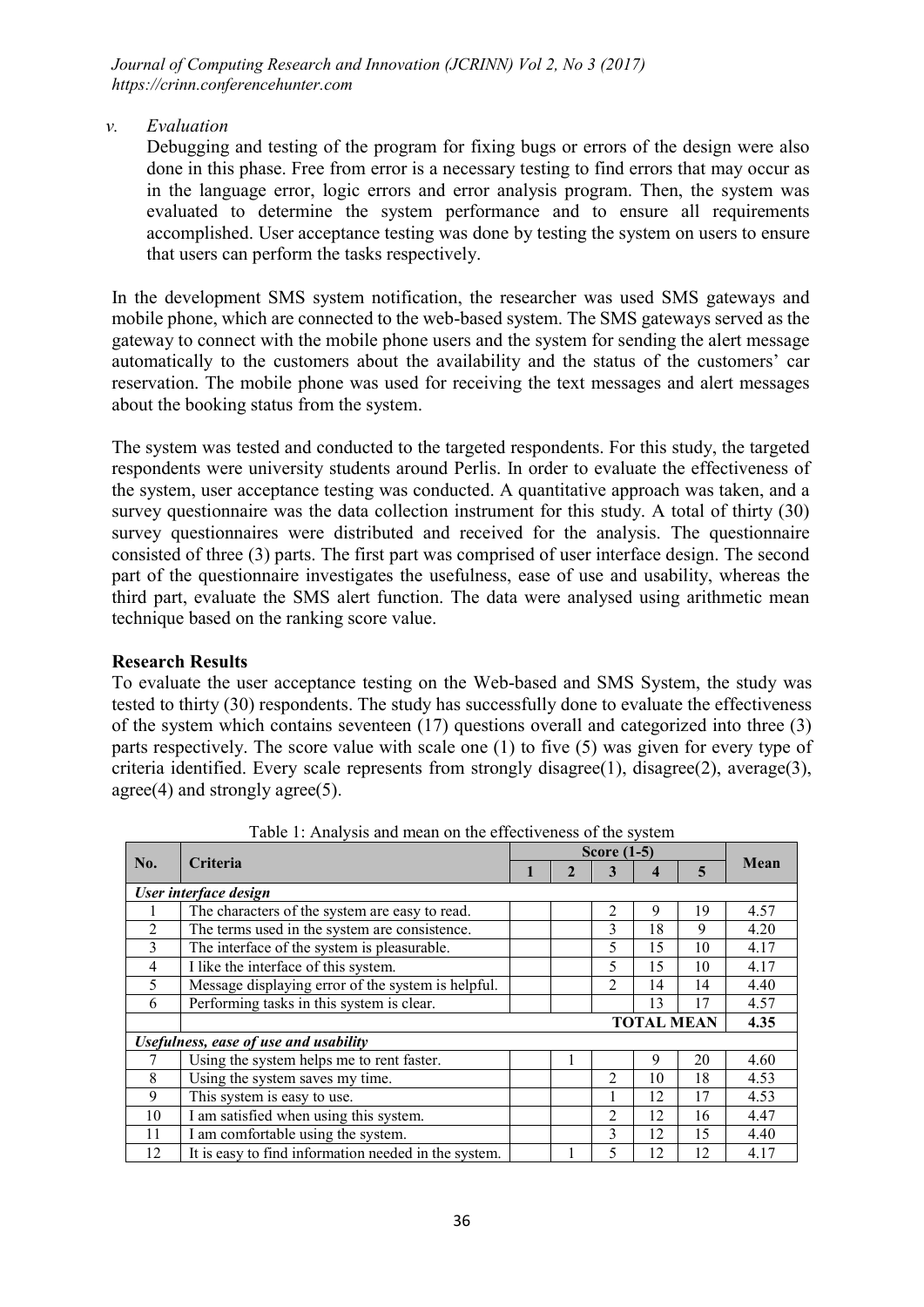|                           | <b>TOTAL MEAN</b>                                                       |      |   |   |    |    |      |  |  |
|---------------------------|-------------------------------------------------------------------------|------|---|---|----|----|------|--|--|
| 17                        | Overall, I am satisfied with this system.                               |      |   |   | 13 | 16 | 4.50 |  |  |
| 16                        | I found that the SMS notification system is helpful<br>to the users.    |      |   |   | 16 | 13 | 4.40 |  |  |
| 15                        | The SMS alert system used in the system is<br>appropriate and relevant. |      |   |   | 14 | 15 | 4.47 |  |  |
| <b>SMS</b> alert function |                                                                         |      |   |   |    |    |      |  |  |
|                           |                                                                         | 4.38 |   |   |    |    |      |  |  |
| 14                        | I found various functions in the system were<br>working well.           |      |   | 3 | 17 | 10 | 4.23 |  |  |
| 13                        | The system has all functions and capabilities I<br>want.                |      | T | 5 | 13 | 11 | 4.13 |  |  |

In order to evaluate the effectiveness of the system, the study has successfully done for each type of the criteria. Table 1 summarized the results for the identified criteria. The mean for every question and total mean for each category was calculated respectively. The overall results shown that respondents were satisfied with the system that integrated with SMS alert function, and it can help them completed their task easier and faster. This can be proven when the total mean for the criteria was calculated as the highest which is 4.46 for the SMS alert function. Besides, most participants were accepted and satisfied with the system since each of the question categories grades were above 4.0.

# Conclusion

This paper has presented some insight on user technology to construct and integrating the webbased system with SMS technology to enhance the service provided by the car rental agencies. The system helped the workers to notify the customers through SMS system by sending a reliable message to alert the customers about the booking status, and the availability of the car reserved. Thus, the system provides a convenience way of notification through the use of mobile phone, which is a common personal communication medium for most people. Besides, this system makes it easy to get car information, book a car and quickly rent a car.

To measure the effectiveness of the system, user acceptance testing was conducted to evaluate the performance of the system used questionnaire method. Based on the results and analysis, the overall system was measured to be acceptance by the users. From the testing session, the system functions are well-functioned and most of the respondents were satisfied with the system.

In conclusion, the integration of web-based and SMS technology in the car rental agencies is the best way to take the advantages of today technology, in order to enhance the productivity and efficiency of organization. In reality, SMS has been adopted by many users and has in fact, become extremely popular. Despite their limitations, mobile devices, especially mobile phones have become a natural part of the everyday life of a huge number of people, especially the younger generation growing up with computing and Internetechnologies.